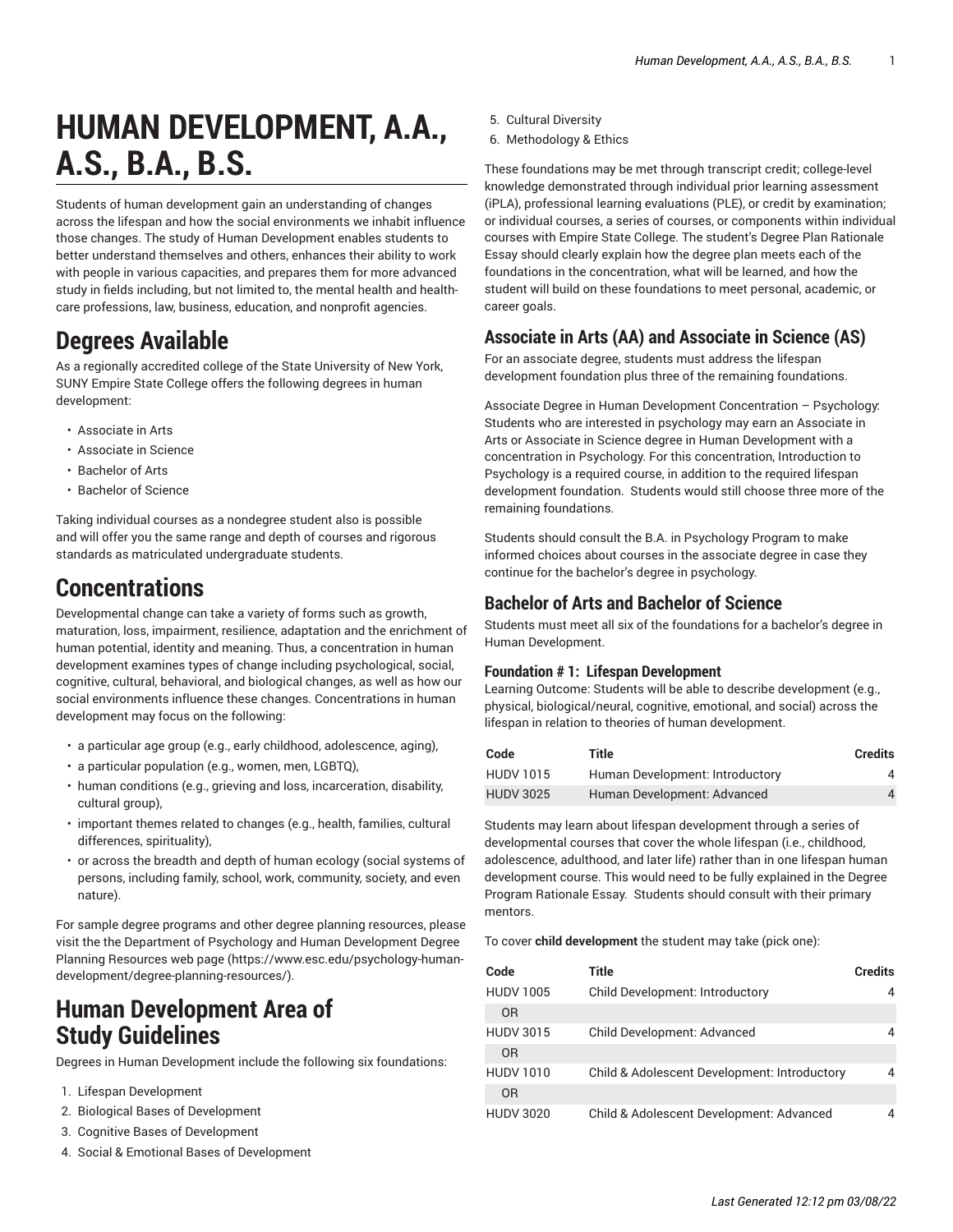To cover **adolescent development**, students who have not covered it in one of the combined child and adolescent development courses mentioned above may take (pick one):

| Code             | Title                                | Credits |
|------------------|--------------------------------------|---------|
| <b>HUDV 2005</b> | Adolescent Development: Introductory | 4       |
| 0 <sub>R</sub>   |                                      |         |
| <b>HUDV 3080</b> | Adolescent Development: Advanced     | 4       |

To cover **adult development** the student may take (pick one):

| Code             | Title                                   | Credits |
|------------------|-----------------------------------------|---------|
| <b>HUDV 2015</b> | Adult Development: Introductory         |         |
| 0 <sub>R</sub>   |                                         |         |
| <b>HUDV 3005</b> | Adult Development: Advanced             |         |
| 0 <sub>R</sub>   |                                         |         |
| <b>HUDV 2020</b> | Adult Development & Aging: Introductory |         |
| 0 <sub>R</sub>   |                                         |         |
| <b>HUDV 3010</b> | Adult Development & Aging: Advanced     |         |

To cover the **aging** years, students who have not covered it in one of the combined adult development and aging courses listed above may take one of the following (pick one):

| Code             | Title               | <b>Credits</b> |
|------------------|---------------------|----------------|
| <b>HUDV 2010</b> | Gerontology         |                |
| 0R               |                     |                |
| <b>PSYC 3115</b> | Psychology of Aging |                |

#### **Foundation # 2: Biological Bases of Development**

Learning Outcome: Students will be able to analyze biological influences on emotional, cognitive, and behavioral change over time.

| Code             | Title                        | <b>Credits</b> |
|------------------|------------------------------|----------------|
| <b>HUDV 3055</b> | Developmental Neurobiology   |                |
| <b>PSYC 2005</b> | Brain & Behavior             | 4              |
| <b>PSYC 3040</b> | <b>Biological Psychology</b> | 3.4            |
| <b>BIOL 1002</b> | Human Biology                | 4              |

Students may use a combination of courses to learn about biological processes and how they change over time by learning about development through the major age phases of childhood, adolescence, adulthood, and aging. A series of courses that together cover the whole lifespan would be chosen from the courses listed under Foundation #1 – Lifespan Development. This would need to be fully explained in the Degree Program Rationale Essay. Students should consult with their primary mentors.

#### **Foundation # 3: Cognitive Bases of Development**

Learning Outcome: Students will be able to apply primary theories of cognitive development across the lifespan.

| Code             | Title                                     | <b>Credits</b> |
|------------------|-------------------------------------------|----------------|
| <b>HUDV 3057</b> | <b>Cognitive Development</b>              |                |
| <b>PSYC 2025</b> | Educational Psychology: Introductory      |                |
| <b>PSYC 3015</b> | Educational Psychology: Advanced          | 4              |
| <b>EDST 4005</b> | Adults as Learners: Theories & Strategies |                |
| <b>EDST 4010</b> | Human Learning: A Developmental Approach  |                |

Students may use a combination of courses to learn about cognitive bases of development and how they change over time by learning about development through the major age phases of childhood, adolescence, adulthood, and aging. A series of courses that together cover the whole lifespan would be chosen from the courses listed under Foundation #1 – Lifespan Development. This would need to be fully explained in the Degree Program Rationale Essay. Students should consult with their primary mentors.

#### **Foundation # 4: Social and Emotional Bases of Development**

Learning Outcome: Students will be able to analyze intrapersonal and interpersonal processes of normative and non-normative human behavior and development.

| Code             | Title                                       | <b>Credits</b> |
|------------------|---------------------------------------------|----------------|
| <b>HUDV 2035</b> | Attachment in Early Childhood: Introductory |                |
| <b>HUDV 3065</b> | <b>Human Exceptionalities</b>               | 4              |
| <b>HUDV 3066</b> | Developmental Psychopathology               | 4              |
| <b>HUDV 3035</b> | Attachment Across the Lifespan              | $3 - 4$        |
| <b>ECET 4015</b> | Development & Meaning of Play               |                |

Students may use a combination of courses to learn about social and emotional bases of development and how they change over time by learning about development through the major age phases of childhood, adolescence, adulthood, and aging. A series of courses that together cover the whole lifespan would be chosen from the courses listed under Foundation #1 – Lifespan Development. This would need to be fully explained in the Degree Program Rationale Essay. Students should consult with their primary mentors.

#### **Foundation # 5: Cultural Diversity**

Learning Outcome: Students will be able to analyze human diversity, including the impact of power, privilege, and oppression on individuals who differ in race, ethnicity, gender, class, socioeconomic status, age, culture, religious beliefs, sexual orientation, gender identity, national origin, and/or ability.

| Code             | Title                                                        | <b>Credits</b> |
|------------------|--------------------------------------------------------------|----------------|
| <b>HUDV 3065</b> | <b>Human Exceptionalities</b>                                | 4              |
| <b>HUDV 3075</b> | Western Civilization & Human Development                     | 4              |
| <b>HUDV 4010</b> | Development of Gender Identity                               | 4              |
| <b>PSYC 3055</b> | <b>Cultural Psychology</b>                                   | 4              |
| <b>PSYC 4030</b> | Media Psychology                                             | 4              |
| <b>PSYC 4035</b> | <b>Multicultural Counseling</b>                              | 4              |
| <b>ANTH 1010</b> | Introduction to Cultural Anthropology                        | 4              |
| <b>GSST 1005</b> | Introduction to Women's Gender & Sexuality<br><b>Studies</b> | 4              |
| GSST 2005        | Introduction to LGBTO+ Studies                               | 4              |
| <b>SOCI 2010</b> | Introduction to Race Class & Gender                          | 4              |
| <b>ANTH 3010</b> | Diversity & Cultural Competency                              | 4              |
| <b>ANTH 3020</b> | <b>Families in Global Perspective</b>                        | 4              |
| <b>ANTH 3030</b> | Immigration Today: Gender & Family                           | 4              |
| <b>CHFS 3060</b> | Multicultural Study of Children & Families                   | 4              |
| GSST 3030        | Sex & Gender in Global Perspective                           | 4              |

#### **Foundation # 6: Methodology and Ethics**

Learning Outcome: Students will be able to develop ethical research skills for gathering, interpreting, analyzing, and drawing evidence-based conclusions about human development and behavior.